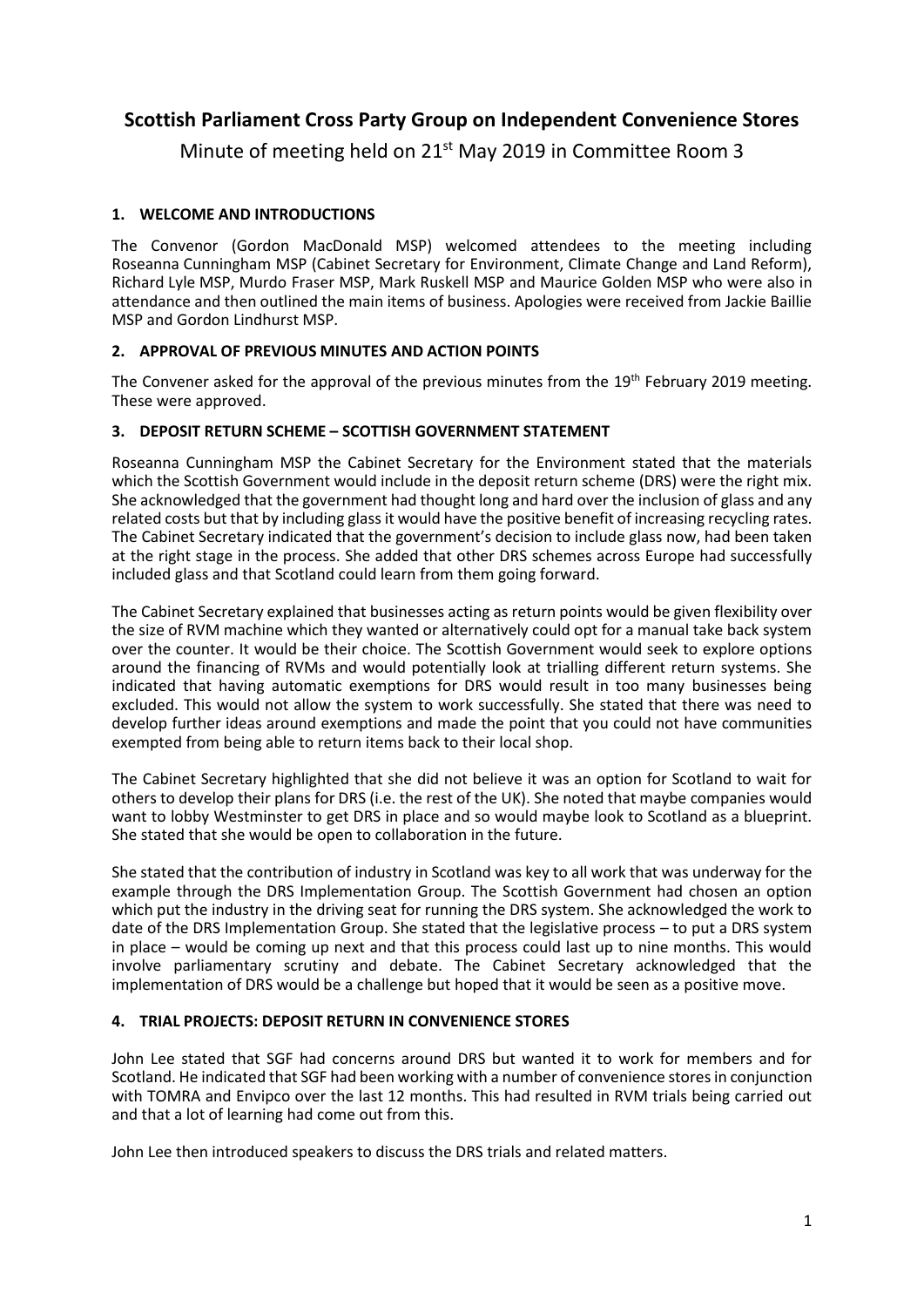#### The following presentations where delivered:

#### 'Deposit Return: Metrics for Success' – Trauls Haug (TOMRA)

Trauls spoke to his presentation and congratulated Scotland on its proposed way forward for a DRS. He highlighted that in Scotland less than 65% of all packaging was collected in today's kerbside system; that only 20% of the collected material was recycled at the same level and that good designed DRS systems collect up to 98% of objects. Trauls stated that a consumer friendly DRS system was needed which enabled someone to buy a product and then to be able to take it back. He highlighted the importance of having a high engagement incentive (i.e. appropriate level of deposit return fee) which would help ensure the return of material to shops though he added that that if the fee was set at too high a level it could be seen as a tax. He explained that the DRS system that Scotland was suggesting was the most environmentally friendly DRS the world had ever seen.

Trauls outlined the challenge ahead and stated that if materials were not collected or the maximum amount of materials were not collected that this could result in cans, PET and glass being found on our beaches etc. He highlighted that none of these materials were above a 60% recycling rate. He explained that in other trials he had seen those participating liked to do their bit for society while also at the same time getting something back too. He commented that previously he had seen queues in front of RVMs with people waiting to return their materials. He stated that consumer engagement and education was vital for the success of DRS. This could involve explaining the importance of returning bottles and also educating both consumers and shop workers.

He mentioned that he wanted the Scottish Government to challenge the industry to take this forward and to deliver a future proofed DRS system. This would need to be cost efficient and easy to operate and highlighted that the more which was put in to RVMs, the less damage which would be done to our environment.

#### 'The Retailer Experience' – Mike Gordon (SCOTMID)

Mike spoke to his presentation and indicated that he wanted to inform the CPG about the work had been doing on DRS. He explained that Scotmid had conducted an RVM trial at their store in South Queensferry and that this had commenced in late September 2018. He also highlighted that Scotmid was a community convenience retailer and supported communities in many ways such with local litter picks and working with schools. Mike informed the CPG that the convenience sector was a vital and important part of communities in Scotland in terms of for example providing jobs and also companionship for people. Scotmid had wished to take an outwardly supportive stance on the concept of DRS and wanted an end-to-end system recycling system, not a token one. He added that DRS needed to be easy to use and easily understood by customers.

He stated that Scotmid had been supportive of both the Scottish Grocers' Federation and TOMRA in terms of working with them in setting up the Scotmid RVM trial. The recycle and reward scheme involved a 10p deposit for all returned plastic and aluminium beverage containers with the choice of a money off voucher or option to donate to charity. The RVM machine was located at the store entrance and resulted in high levels of engagement from customers and Store Team. Mike reported that up 1,000 containers were returned in-store on a weekly basis with most of the rewards received by customers being taken to spend in-store. Deposit return money was also given to charity with some also being given to the Echline primary school and to Keep Scotland Beautiful. Scotmid's Scottish Senior Management were supportive of this approach.

Mike informed the CPG that communication to support growth in the levels of Customer engagement needed to be right. DRS also needed to be fair to all players in the retail market place and that there had to be an economic model that encouraged, not penalised the service providers. He also highlighted that the Handling Fee must compensate retailers for the costs to operate DRS such as space, equipment and staff. Scotmid wanted a successful scheme for all stakeholders and a reduction in littering giving cleaner and cared for local community areas.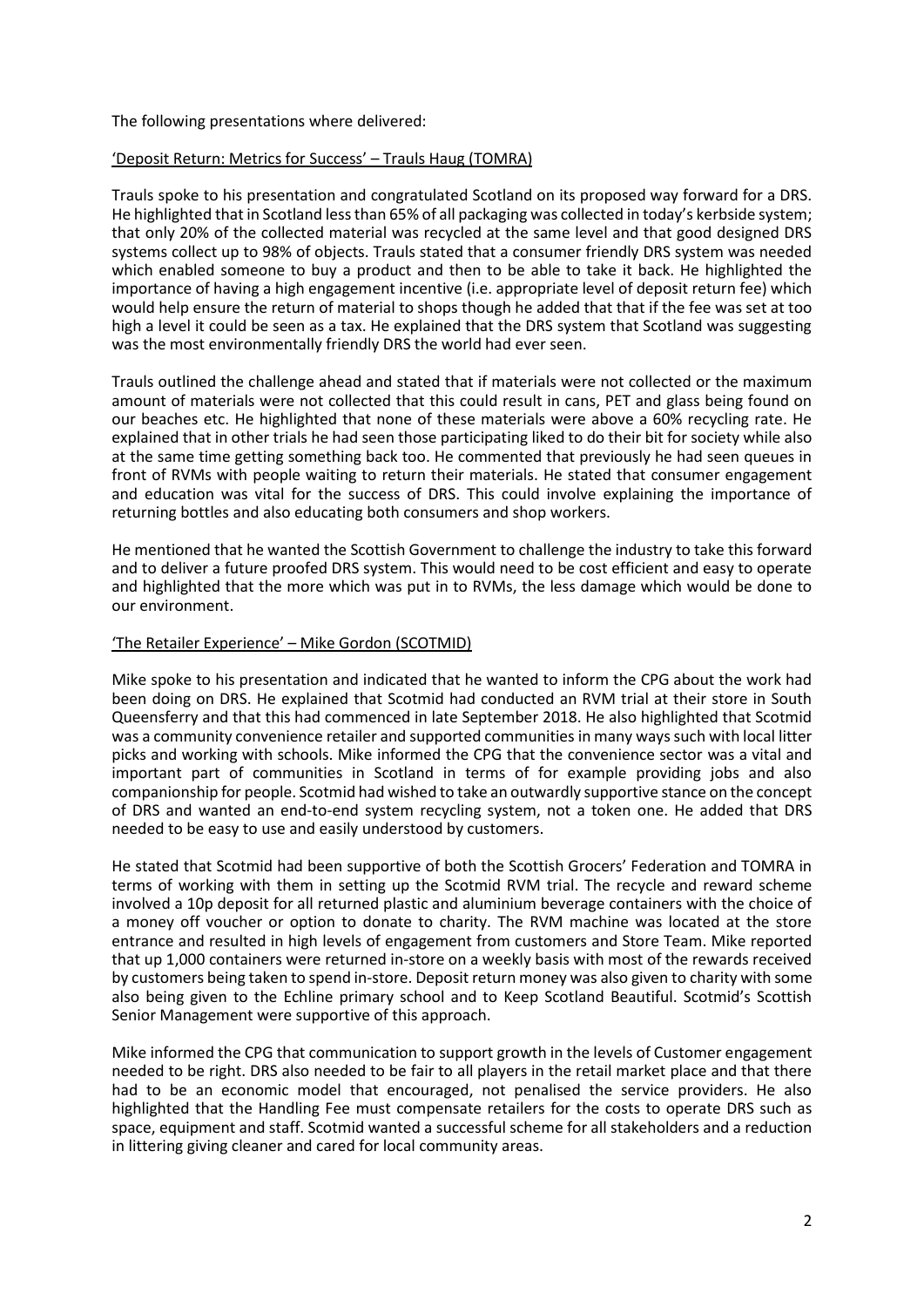#### 'Deposit Return: Metrics for Success' – Erik Thorsen

Erik spoke to his presentation and thanked SGF for the RVM trials and indicated that they had reduced the amount of scepticism towards DRS. He said that it was important to have DRS technology which would be able to fit and adapt to smaller stores. Both Envipco and TOMRA had both responded to the Scottish Government's DRS consultation and they each shared the view that the more you put into RVMs the more you could contribute to recycling and the environment.

He stated that in partnership with the Scottish Grocers' Federation, retail chains Nisa, Premier and Keystore and recycling company Viridor, a three-month, three store trial was launched to understand the reality of the DRS system in Scotland and any potential impact on small-medium sized businesses. These machines accepted aluminium cans and PET bottles only (no glass or dairy items). The trial took place from  $11<sup>th</sup>$  February 2019 and concluded on  $14<sup>th</sup>$  May 2019. Erik stated that the volume of containers received during this trial was not high with 60,000 (approx.) containers being accepted across the three stores but that nevertheless it was a good result and met the expectations of the participating store owners.

Erik highlighted that in terms of customer satisfaction it was overwhelmingly positive (72% had a much better opinion of the stores with a machine) and in terms of participation the machine had been easy to operate and maintain (74% said it was extremely easy) and so showed that in terms of ease of use, that customers in Scotland could deal with RVMs. Also customers were motivated to obtain a deposit while at the same time also helping the environment. He mentioned that between 53% to 97% of customers had a better opinion of their store due to the machine. In addition between 35% to 54% of customers said they would shop more frequently at their store because of the machine and the vouchers.

#### *The Retailer Experience*

#### Abdul Majid – NISA Bellshill

Abdul stated that he had been happy for his store to take part in the RVM trial despite being a fierce critic of DRS. The machine was slim line and simple to use, usage was not an issue. He informed the CPG that customers had taken to using it however he still found that people were putting bottles in the bin outside his store. He explained that the RVM machine was situated near the store entrance and check-out area and highlighted that the machine was a bit noisy and that bottle lids could 'pop' and so take customers by surprise. Some customers however were passionate about using the machine.

He stated that while the RVM used in his store only accepted soft drinks containers (not alcohol), there was still a smell which would come from the machine. He highlighted that there were spillages due to some of the containers being returned having not been emptied by customers beforehand and so required the machine to be cleaned regularly. This is also required mopping up to be done by staff. Abdul explained that the bags with the material collected by the RVM needed to be stored once they were full and commented that Viridor had been very good at collecting them and indicated retailers using RVMs would need regular pick-ups. He highlighted that medium sized convenience stores would not have an issue in terms of storing collection bags until there were uplifted.

Abdul informed the CPG that in terms of his own calculations, it could take six or seven years to pay back the cost of an RVM based on his own RVM trial period. He commented that there would need to be 100% engagement from all stores if DRS was to work. He added that there would be winners and losers among his fellow retailers with DRS and that an RVM would need to make the retailer money and also enable them to cover the cost of the machine and its maintenance.

Overall, Abdul stated that he welcomed the project but indicated the finance package for it must meet the needs of retailers and emphasised that getting the package wrong could cause a lot of conflict.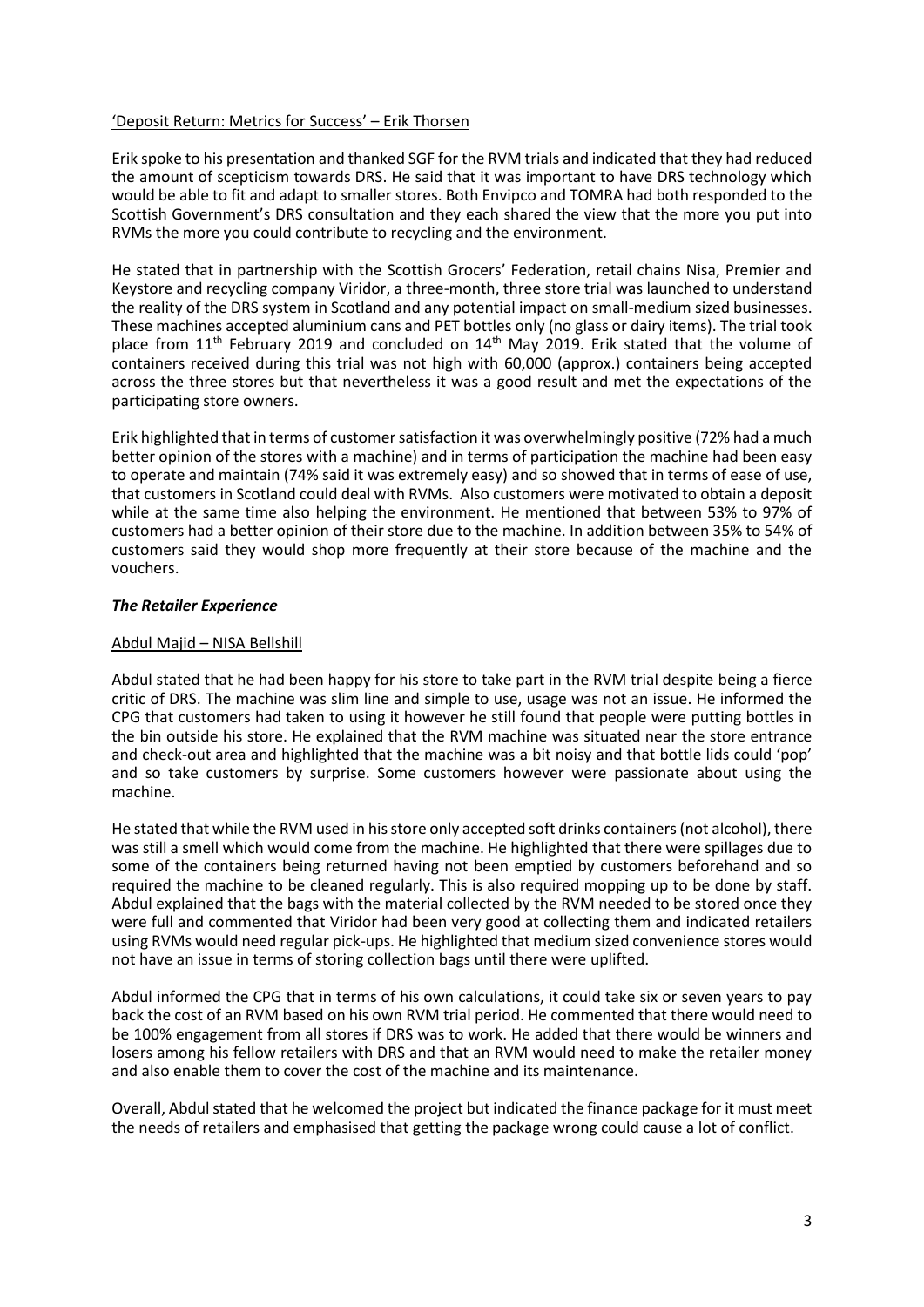#### Linda Williams – Booker Premier Edinburgh

Linda informed the CPG that the RVM had been fantastic in terms of size and being easy to use and would have no hesitation installing one on a permanent basis. She said that given the size of her store they needed an RVM as opposed to using a manual take back system. Customers had universally welcomed the RVM. She explained that the public would need to be properly educated about DRS such as for example about the product price and the deposit return being added to it when purchasing an item. She highlighted that the donation to charity option was popular with customers but that not all of them did it. The local school had been the main recipient of the money donated through the RVM trial. She indicated that they had sent a letter to the school and had alerted customers to the RVM trial through Facebook.

She explained that mess was an issue with the RVM and that a lot of cleaning was required. She also highlighted that storing compressed containers from the RVM took up a significant amount of room and that they had to rent a storage bin to help them store all the material collected. Linda commented that some kids had tried to access processed bottles and so emphasised that there needed to be secure storage. She mentioned that 10 containers a day per customer could be returned and that they had allowed one coupon per customer per day but that not all customers were happy with these arrangements. Linda informed the CPG that one customer had tried to bring recycled bottles from their place of work in order to try and put them through the RVM in their store.

Linda highlighted that she was concerned that children would buy more sweets using the deposit return from a DRS system and that this flew in the face of the Scottish Government anti-obesity policy and so this issued required to be looked at. She explained that in terms of footfall the RVM had brought new faces into the store but only to spend their deposit return voucher and observed that with their RVM now gone, so were these customers. Linda also stated that retailers would need help in terms of RVM costs and highlighted that retailers were not the polluters but were the route to market and were law abiding citizens. She concluded that retailers would require support from the Scottish Government and that they should also take the learnings from these RVM trials.

#### Asif Bashir – Keystore Edinburgh

Asif stated that his store was located on the Southside of Edinburgh and served a mix of both private and council houses. He explained that initially his RVM had only taken soft drinks but eventually it took everything and the numbers of containers received went through the roof. He indicated that he had used Facebook to alert customers to his RVM trial and had also received help from SGF in terms of media publicity. The RVM trial had been well received by the community and he highlighted that the local primary school had got involved in cleaning up the local area.

He informed the CPG that the deposit return per container for the RVM trial was set at 10 pence per item and that the charity which the customers could donate to was the local community centre. He explained that 24,000 containers had been returned to his store over the three month trial period with the majority of customers having wanted to use the deposit return use themselves. Asif stated that he had only allowed customers to spend their deposit return on non-age restricted products. He commented that kids would spend the money on sweets and that the cash back option was potentially open to abuse. Asif commented that residents had told him that housing areas no longer had a lot of plastic litter in the vicinity. He added that money had been donated to charity as a result of the RVM trial.

Asif explained that the Envipco RVM which had been used for the trial had been very easy to use. He pointed out however that it was important to stay on top of the cleaning as it had involved them in constantly mopping up but that it was customers who were making the mess. He added that space was the key and that small stores may struggle or find it hard to cope with DRS. Proactive retailers in his view would find it better to cope. He did not know how the potential inclusion of glass would work and raised the issue as to whether this would result in the retailer using a bigger RVM. Asif raised the issue about whether there would be a zero cost base around RVMs because as a retailer he had to make money and so the finance side of DRS must not be an additional burden on the retailer. In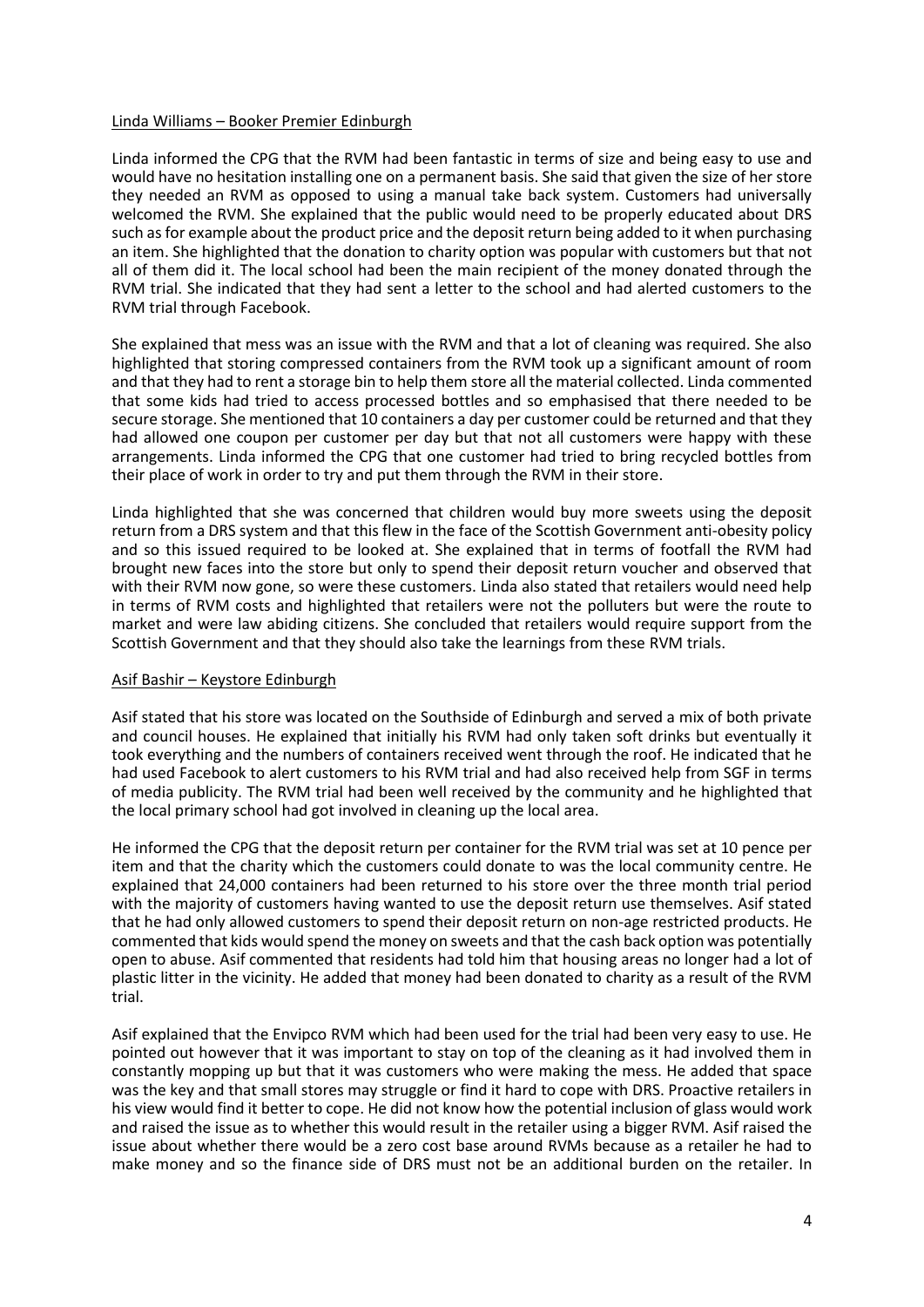conclusion he thought deposit return voucher should only be spent on certain products and that this should be controlled.

#### *The Impact on Recycling*

#### Paul Brown (Viridor Recycling and Waste Management)

Paul informed the CPG that Viridor were a leading recycling and waste management company in the UK and were pleased to have supported the RVM trials. He spoke to his paper and explained that Viridors' role had been to assess the RVM trials. In terms of the analysis results across the three stores he reported that for PET and Aluminium it was 58.35 and 37.05 respectively at NISA (Bellshill), 51.07 and 44.95 at Keystore (Edinburgh) and 48.81 and 47.33 at Booker Premier (Edinburgh).

Paul highlighted that the quality of aluminium was very good, contamination and non-steel target waste was less than 1% combined. He explained that steel cans were evident in the Edinburgh stores. He also indicated that stores in Edinburgh were collecting alcohol containers with Nisa Bellshill accepting water and soft drinks only. Paul indicated that the quality of the PET from the trials was very good with contamination and non-target waste less than 1% combined. Non-target material tended to be HDPE and Tetrapak. He also stated that labelling was a critical issue too.

He summarised that the quality of recylate was very good with very little contamination or non-target or non-target material. Contamination consisted of HDPE milk cartons. Compression within the RVMs maximised the capacity of the containers (plastic sacks). Paul stated that on the results of this initial analysis there would be no requirement for pre-sort prior to reprocessing. Collections were on a next day basis to the satisfaction of both parties. He informed the CPG that Viridor's assessment was restricted to the output quality of this trial only – it was not an assessment on the technology applied or the proposed Scottish Government DRS announced on 8<sup>th</sup> May 2019 (that includes bottled glass).

Paul stated that Viridor supported on-the-go DRS but did not see glass as a fit for this. Government policy would need to be put into practice for DRS however with a need for a critical look at the process. He commented that there was a need to make sure the investment already made in recycling was not lost.

#### **5. QUESTIONS AND ANSWERS**

The Convener then invited comments and questions.

Mo Razzaq raised the question about the implementation timescales for DRS.

Erik Thorsen stated that the proposed implementation time was feasible and that the operational entity – the systems operator – needed to be formed quickly otherwise there was the possibility that the implementation time would be at risk. He added that the handling fee needed to be tied to the specific environment in which DRS was operating and that further consideration was required with regard to what the correct level of compensation should be.

Trauls Haug agreed that the DRS model selected had to be based on the market place of the specific environment in which it was to be based and mentioned that not all stores should have an RVM. He stated that industry and retail needed to work together to get a balanced administration fee and told the CPG he was worried that a systems operator was not yet in place.

Erik Thorsen made the point that how a customer spent their deposit return was a matter for them to decide and that it could be provocative to restrict how the customer did so. He also said that some people would want to return bottles – even if they had not originally purchased them - as they needed the money whereas the original customer may not want to.

Scott Wood (Scottish Government) informed the CPG that he had spoken earlier in the day at the DRS Implementation Advisory Group (IAG) and that the Scottish Government agreed that a scheme administrator needed to be established via the work being carried by the DRS IAG.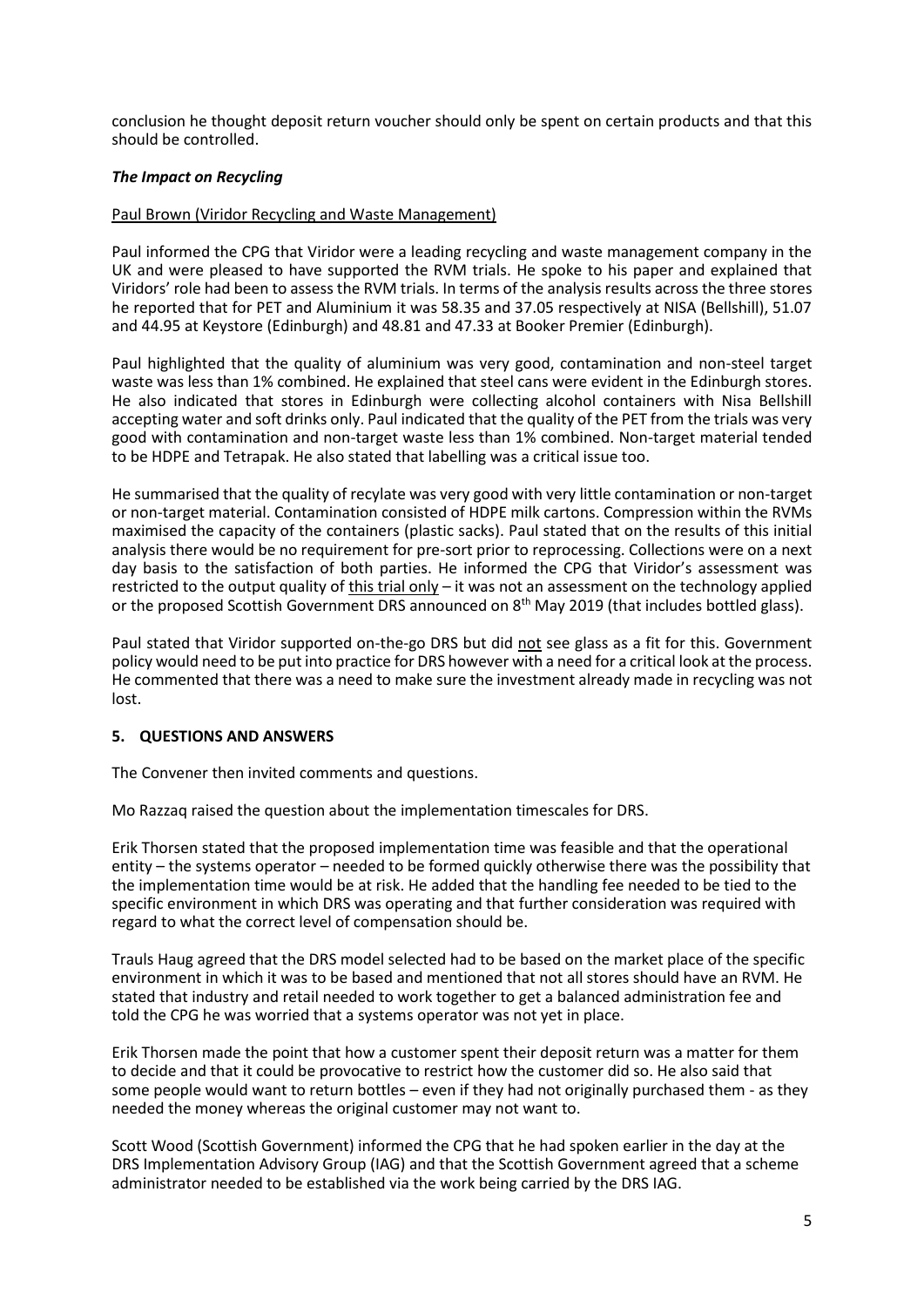Abdul Majid raised the point that if small stores were required to issue cash to the customer this could jeopardise the viability of these stores. He felt that consideration needed to be given as to where the deposit return voucher could be spent.

Scott Wood stated that the costs for the retailer should be offset by the handling fee.

Jim Fox informed the CPG that the timing of DRS was important and that the possible inclusion of glass was a matter of practicality and that the handling fee would be an important issue. He added that RVMs were a matter of efficiency. He stated that a point was being missed, this being that it was about selling product and indicated that a 20 pence deposit was a barrier to this. If product was not being sold, having an efficient RVM would not matter.

Scott Wood in response indicated that the 20 pence deposit return fee was informed through the Scottish Government consultation feedback. He stated that if a fee was set at 11 pence and above that you would then start to capture the material which was being targeted. The deposit return had to also reflect the cost of inflation and had to be set at an amount that was easily communicated to consumers. Scott added that the Scottish Parliament would want to see clarity on the fee and mentioned that the secondary legislation would be coming forward and would look at the deposit level and the material in scope to be discussed.

Dr Pete Cheema OBE thanked the speakers and those in attendance. He explained that DRS was a contentious issue and that the Scottish Government had indicated that DRS would be based on evidence based policy but that the plans being put forward flew in the face of this. He stated that glass should not be included and that there was a space issue around glass as well as health and safety considerations and implications for wholesale space. Pete highlighted that the recycling rate for glass was very low but that the retailer sector was still being told that it would be included. He stated that the inclusion of glass would present huge problems for everyone. He also mentioned that the in terms of the handling fee that retailers would lose money. They would be required to handle between 200 to 300 containers a day while also having to deal with both electrical costs and the associated service costs of RVMs. He emphasised that both the inclusion of glass and the level of handling fee would be the key fights to focus on and could not be put in the corner.

Scott Wood referred to the CPG back to the statement made by the Cabinet Secretary for the Environment at the start of the meeting and added that DRS would lead to carbon reductions and would reduce littering. He added the Scottish Government wanted to work with industry so as to mitigate the impact on retailers and that they welcomed the dialogue at the DRS IAG meeting earlier in the day. He indicated that the parliamentary process was to follow and that retailers would be able to engage with this. Scott stated that the handling fee had also been discussed at the earlier DRS IAG meeting and that the handling fee would be set by the scheme administrator.

Dr Pete Cheema OBE informed the CPG that the Scottish Grocers' Federation would be part of the scheme administrator. He raised the issue that the Scottish Government was in his view failing to listen to the opinion of the single recycling and waste management company in Scotland and that didn't this tell you something?

Scott Wood stated that the Scottish Government wanted to have conversations with all retailers and stakeholders.

Dr Pete Cheema OBE added that the Scottish Grocers' Federation had put in a lot of work with regards the RVM trials both with TOMRA and Envipco.

The Convenor made the point that there may an impact on free kerbside collections when DRS commenced.

Scott Wood highlighted that the consultation on reforming the UK packaging producer responsibility system had recently closed. He also mentioned that the Scottish Government would be looking to develop a model to help local authorities recognise that DRS was to be introduced.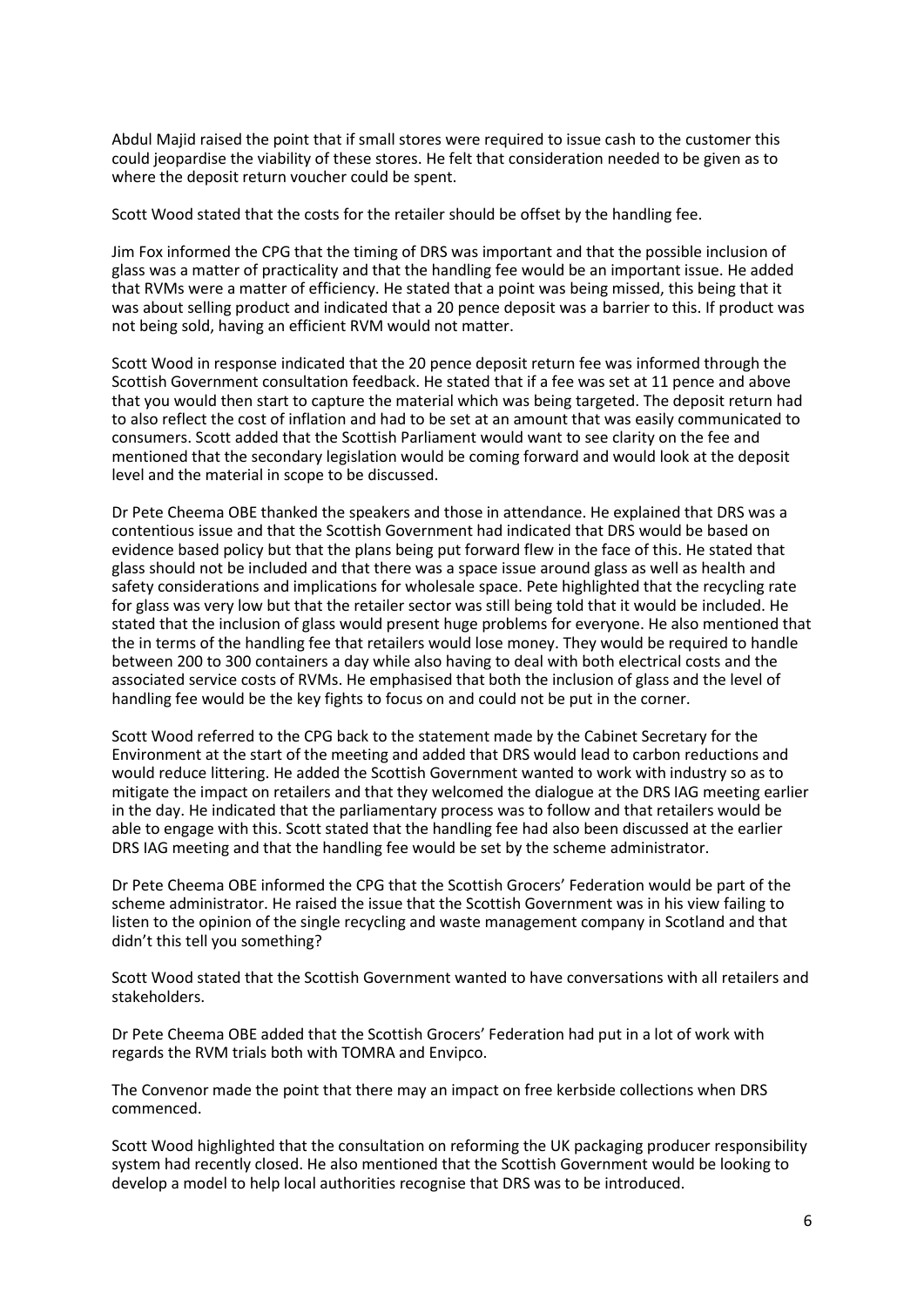Graham Watson in response stated the Dumfries and Galloway had the worst recycling record in Scotland and that business waste went straight into household waste. He raised the point that if all trade waste was going straight to landfill sites, was that considered recycling. He also added that waste was being sent for disposal to Halifax. Graham also made the point that if Viridor could not make it pay – to collect waste – they would not his view take it away. He informed the CPG his convenience store was 20 miles away from the nearest village.

Scott Wood stated that waste collection was a national service and so waste would be taken away.

The Convener thanked everyone for their contribution to the discussions.

## **6. ANY OTHER BUSINESS**

John Lee informed the CPG that the Scottish Grocers' Federation vaping event would take place on 27<sup>th</sup> June 2019 at the Marriott Hotel in Glasgow.

## **7. DATE OF NEXT MEETING**

John Lee stated that the next meeting would take place on the 17<sup>th</sup> September 2019.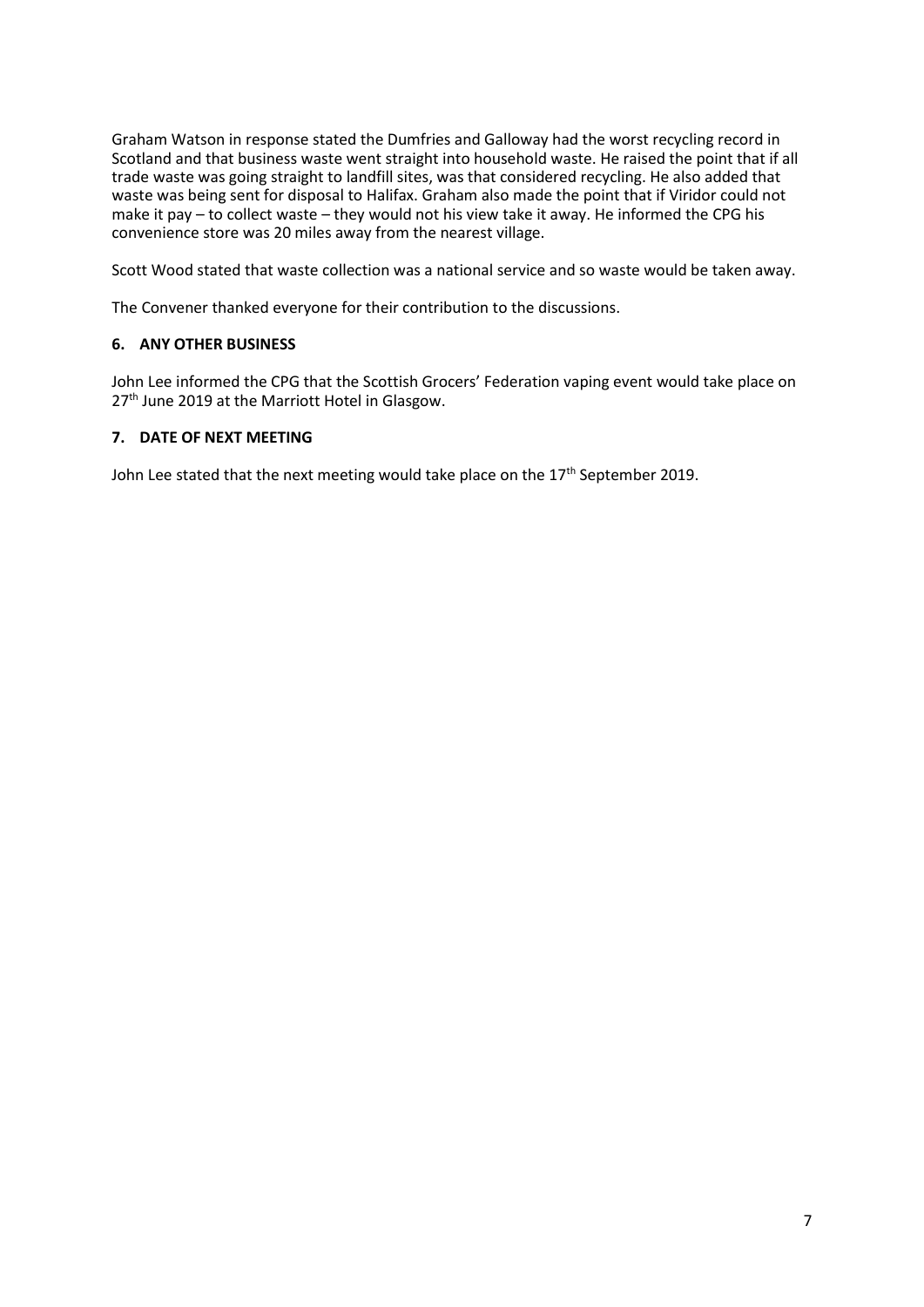# **Appendix A – Attendance List**

| <b>MSPS</b>          |         |
|----------------------|---------|
| <b>Name</b>          | Company |
|                      |         |
| Cunningham, Roseanna |         |
| Fraser, Murdo        |         |
| Golden, Maurice      |         |
| Lyle, Richard        |         |
| MacDonald, Gordon    |         |
| Ruskell, Mark        |         |

| <b>MEMBERS</b>      |                                     |
|---------------------|-------------------------------------|
| <b>Name</b>         | Company                             |
|                     |                                     |
| Ashiq, Ferhan       | <b>Shads Supermarket LLP</b>        |
| Ashton, Matt        | Gorilla / O'Keefe's                 |
| Bashir, Asif        | Keystore Edinburgh                  |
| Bashir, Sabaat      | ???                                 |
| Begley, Antony      | SLR                                 |
| Boyd, Hazel         | Heineken                            |
| Brown, Paul         | Viridor                             |
| Buchanan, Jamie     | CJ Laing                            |
| Cheema, Annand      | Envipco                             |
| Cheema, Pete        | <b>Scottish Grocers' Federation</b> |
| Clegg, Matt         | Gorilla/ O'Keefe's                  |
| Doyle, Claire       | Muller                              |
| Droogsma, Dagmar    | Scotch Whisky Association           |
| Fox, Jim            | Coca Cola                           |
| Gordon, Mike        | Scotmid                             |
| Haug, Truls         | <b>TOMRA</b>                        |
| Jones, Alex R.      | Scotch Whisky Association           |
| Jones, Deborah      | <b>AG Barr</b>                      |
| Lal, Hussan         | <b>NFRN</b>                         |
| Lee, John Dr        | <b>Scottish Grocers' Federation</b> |
| Lovie, lan          | Scotmid                             |
| Macleod, Willie     | <b>UK Hospitality</b>               |
| Majid, Abdul        | Nisa Bellshill                      |
| Majid, Umar         | <b>Nisa Bellshill</b>               |
| McCluskey, Brian    | <b>National Hydration Council</b>   |
| McElroy, Tony       | Tesco                               |
| McGarty, Luke       | <b>Scottish Grocers' Federation</b> |
| Milne, Craig        | Heineken                            |
| Miller, Zak         | <b>TOMRA</b>                        |
| Morgenstern, Thomas | <b>TOMRA</b>                        |
| Neil, Kathryn       | <b>Healthy Living Programme</b>     |
| Plant, Kevin        | Scotmid                             |
| Razzag, Mo          | <b>Family Shopper</b>               |
| Roberts, Spencer    | Envipco                             |
| Singh, Amanpreet    | <b>Premier Stores</b>               |
| Singh, Jaspreet     | <b>Premier Stores</b>               |
| Singh, Lakhvir      | <b>Premier Stores</b>               |